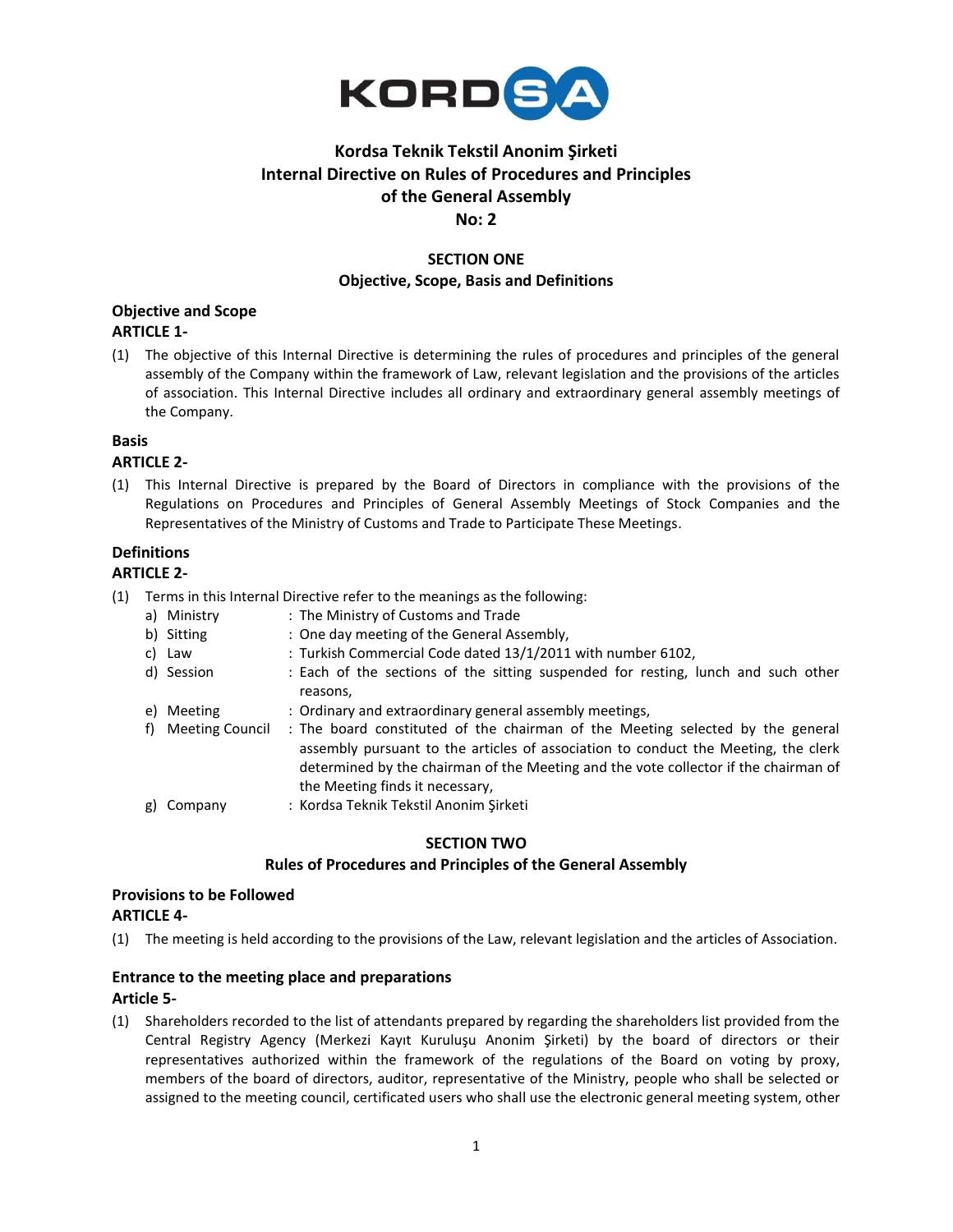managers and employees of the company and expert responsible persons to fulfill technical processes relevant to the subject system may enter the Meeting place.

(2) At the entrance of the Meeting place, real person shareholders and representatives assigned from the electronic general meeting system established pursuant to article 1527 of the Law has to show their identification cards, representatives of the real person shareholders have to show their identification cards along with the certificate of representation, representatives of the legal entity shareholders have to show their certificate of authority and in this way sign the places shown them in the list of attendants.

The subject control processes are made by the board of directors or one or more members of the board of directors assigned by the board of directors or person or persons assigned by the board of directors.

(3) Duties as preparing the meeting place to take all the shareholders, having available stationaries, documents, tools and materials which may be needed during the meeting are fulfilled by the board of directors or the person or persons assigned by the board of directors.

Meeting moment may be sound/image recorded reserving the provisions of the electronic general meeting system and the relevant legislation.

# **Opening the meeting**

#### **ARTICLE 6-**

- (1) The Meeting is opened at the registered office of the company or in Istanbul upon the decision to be taken by the board of directors at the time announced previously by the chairman of the board of directors or the deputy chairman or by one of the members of the board upon confirming by a report that the quorum determined in articles 418 and 421 of the Law or stipulated within the scope of the Capital Markets Legislation is provided.
- (2) The Meeting is opened in the physical and electronic environments at the same time.

# **Formation of the Meeting Council**

#### **ARTICLE 7-**

- (1) The meeting council which shall be responsible from conducting the general meeting is established under the management of the person opening the meeting pursuant to the provision of the 6<sup>th</sup> article of the Internal Directive. The chairman or the deputy chairman of the board of directors shall be the chairman of the general assembly meetings. In the absence of both of them, the person to be the chairman of the general assembly is selected by the general assembly.
- (2) At least one clerk and sufficient number of vote collectors, if necessary, are assigned by the chairman. The chairman of the meeting may assign experts to fulfill technical processes relevant to the electronic general assembly system during the meeting, if he finds necessary.
- (3) The meeting council is authorized to sign the minute of the meeting and other documents basis to this minute.
- (4) The chairman of the meeting behaves pursuant to the provisions of the Law, articles of association and the Internal Directive while conducting the meeting.

#### **Duties and authorities of the meeting council ARTICLE 8-**

- (1) The meeting council fulfills the following duties under the management of the chairman:
	- a) To examine whether the meeting is held at the address determined in the announcement and whether the meeting place stated in the articles of association is adequate.
	- b) To examine whether the general assembly is invited to the meeting on the website of the Company, Public Disclosure Platform, other places determined by the Board, and by an announcement published in the Turkish Trade Registry Gazette as stated in the articles of association, whether this invitation is made at least three weeks before the meeting, excluding the dates of announcement and the meeting, whether the date of meeting, agenda and the newspapers the announcement is published/shall be published are sent to the shareholders listed in the stock ledger and shareholders who have notified their addresses by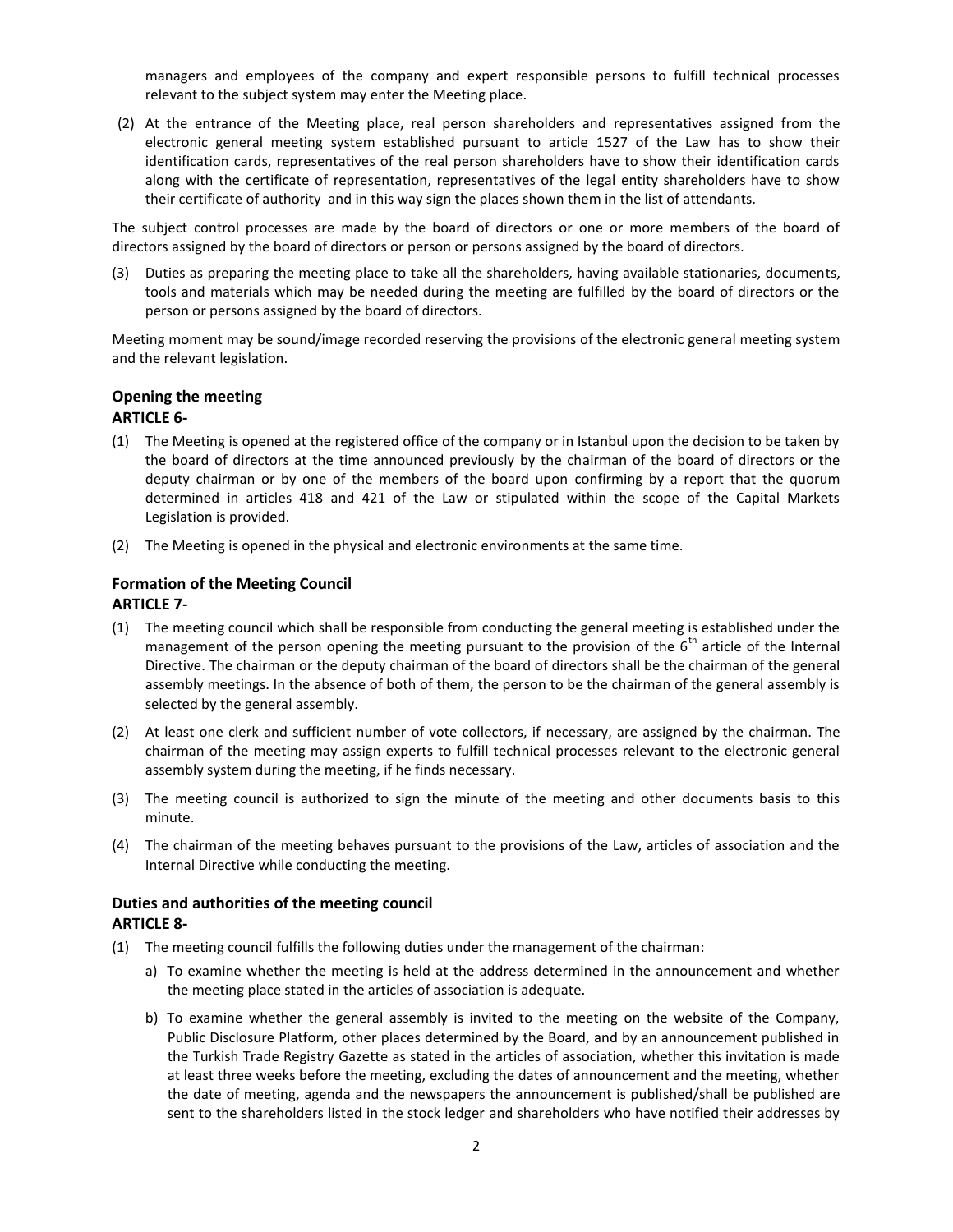submitting share register or a document probative for share ownership by registered letter with return receipt and to enter this status to the minutes of the meeting.

- c) To control whether people unauthorized to enter the meeting place have entered the meeting and whether duties stated in the second clause of the  $5<sup>th</sup>$  article of the Internal Directive on entrance to the meeting place are fulfilled by the board of directors.
- ç) To determine whether the articles of association, including the amendments if any, stock ledger, annual activity report of the board of directors, auditor reports, financial statements, agenda, amendment draft prepared by the board of directors if there is any amendment of the articles of association is in the agenda, permission letters obtained from the Ministry and the Board, and amendment drafts attached, list of attendants prepared by the board of directors, postpone report of the previous meeting if the general assembly is invited upon a postpone and all other documents relevant to the meeting are available completely at the meeting place to enter this status to the minutes of the meeting.
- d) To check the identity controls of the attendants attending the general assembly personally or by proxy by signing the list of attendants upon an objection or necessity and control the verification of the proxy documents.
- e) To determine whether executive directors and at least one of the members of the board of directors and the auditor are present at the meeting and to enter this status to the minutes of the meeting.
- f) To conduct general assembly studies within the framework of the agenda, avoid going off the agenda besides exceptions stated in Law and the Legislation of the Capital Markets, ensure meeting order, to take necessary measures for this.
- g) To open and close the sittings and sessions, and close the meeting.
- ğ) To read or heave read decisions, proposals, reports, suggestions and such documents on the subjects discussed to the general assembly and give words to those who want to speak.
- h) To have voting on the decisions to be taken by the general assembly and announce the results.
- ı) To observe whether the quorum for the meeting is kept in the beginning, middle and end of the meeting, and whether the decisions are taken in compliance with the quorums stipulated in Law, Legislation of the Capital Markets and the articles of association.
- i) Pursuant to Article 436 of the Law, to avoid voting of non-voting shares in decisions stated in the mentioned article, to protect all kinds of restrictions brought to voting right and privileged voting pursuant to Law, Legislation of the Capital Markets and the articles of association.
- j) To postpone discussion of financial statements and subjects relevant to these upon request of the shareholders holding one twentieth of the capital to be discussed in the meeting to be held one month later without necessity of the decision taken by the general assembly.
- k) To ensure arrangement of minutes of the general assembly studies, enter the objections to the minutes, sign decisions and minutes, state votes used against or on behalf of to the minutes of the meeting beyond question.
- l) To deliver minutes of the meeting, annual activity report of the board of directors, auditor reports, financial statements, list of attendants, voting papers of the elections, if any, and its reports and all documents relevant to the meeting to one of the members of the board of directors present there, at the end of the meeting with a report.

#### **Processes to be Performed before discussion of the Agenda ARTICLE 9-**

(1) The chairman of the meeting reads or have read the meeting agenda to the general assembly. The chairman asks whether there is and proposal for a change in the order of the items of the agenda to be discussed, if any, this situation is submitted to the approval of the general assembly. By the majority of the votes attending the meeting, discussion order of the agenda items may be changed.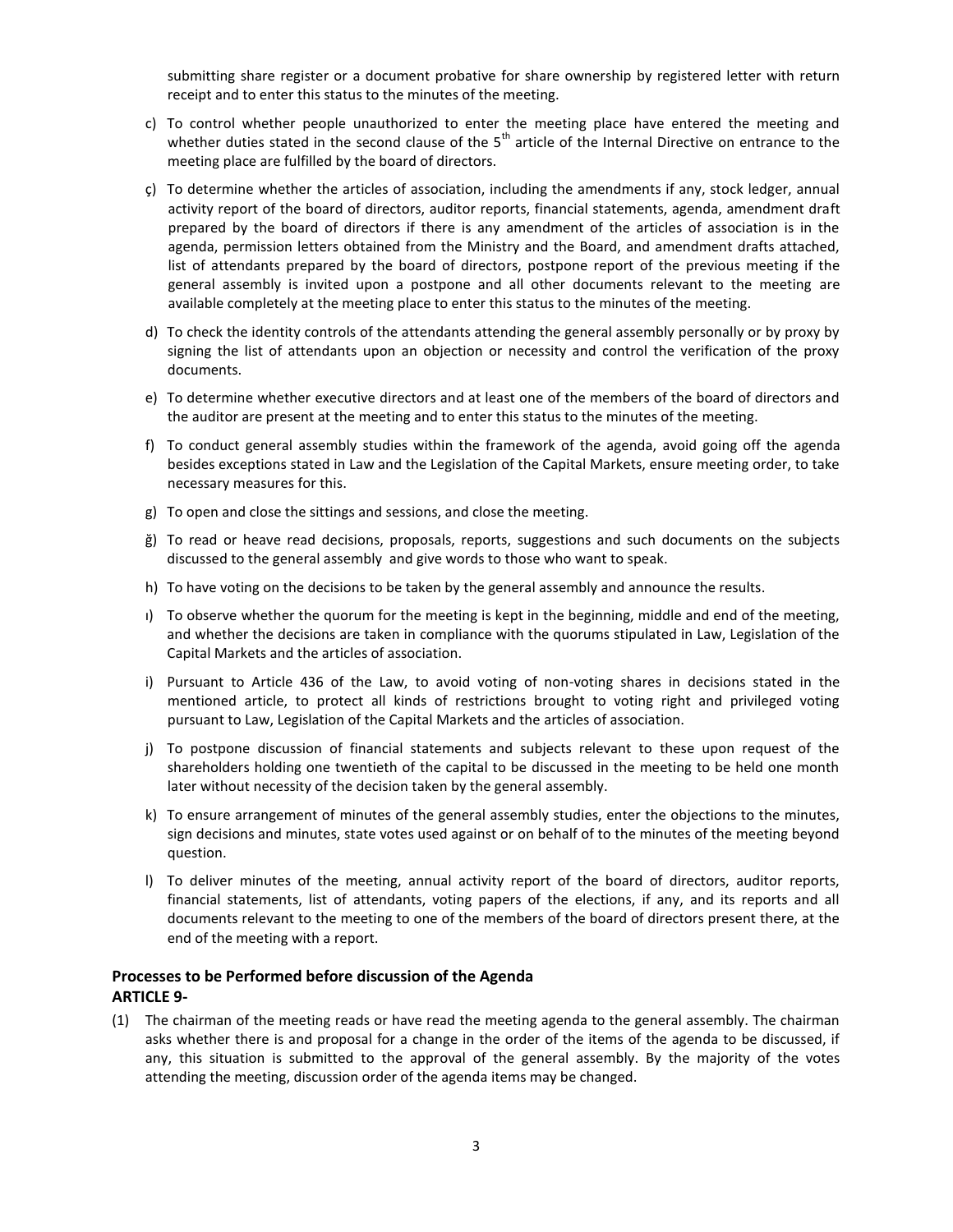#### **Agenda and discussion of the agenda items ARTICLE 10-**

- (1) It is mandatory to have the following issues in the agenda of an ordinary general assembly:
	- a) Opening and formation of the Meeting Council
	- b) Reading annual activity report of the board of directors and the summary of the auditor's report and discussing financial statements,
	- c) Release of the members of the Board of Directors and the auditor.
	- ç) Election of the new members of the board of director for the members whose periods of office are expired.
	- d) Approval of the independent auditing institution by the board of directors within the scope of Law and Legislation of the Capital markets.
	- e) Informing general assembly on the salary policy of the members of the board of directors and the executives pursuant to the Legislation of the Capital markets.
	- f) Informing General Assembly on donations and aids made in the previous activity year pursuant to the Legislation of the Capital markets.
	- g) Informing General Assembly on the related party transactions, if any, in the previous activity year pursuant to the Legislation of the Capital markets.
	- ğ) Determining usage way, distribution of the profit and the rates of the dividend shares.
	- h) Discussing amendments of the articles of association, if any.
	- ı) Other subjects found necessary.
- (2) Reasons requiring a meeting constitute the agenda of an extraordinary general assembly meeting.
- (3) Besides the exceptions stated below, topics not involved in the agenda may not be discussed or finalized:
	- a) In case all the shareholders are present, an item may be added to the agenda unanimously.
	- b) Pursuant to the 438th article of the Law, request for a special audit of a shareholder is finalized by the general assembly, regardless of whether it takes place in the agenda.
	- c) Issues on dismissing the members of the board of directors and election of the new ones is deemed as relevant to the item on discussing year-end financial statements and is directly discussed and decided upon claim regardless of if there is an item in the agenda relevant to the subject.
	- ç) Even if there is not an item, in case of existence of justifiable reasons as malpractice, inadequacy, breach of loyalty obligation, difficulty in performing duties due to membership in many companies, lack of harmony, fraud on a power, issues on discharge of the members of the directors and electing the new ones for replacing are taken in the agenda by the majority of the votes of the attendants at the general assembly.
- (4) Agenda item discussed and finalized in the general assembly cannot be discussed again and finalized unless decided by the attendants unanimously.
- (5) As a result of the audit performed or claimed by the Ministry or the Board for any reason, issues to be discussed in the general assembly of the company are entered in the agenda.
- (6) Agenda is determined by the person inviting the general assembly to the meeting.

#### **Taking the floor at the meeting ARTICLE 11-**

(1) Shareholders or other relevant people who want to take the floor on the agenda item being discussed, reports this situation to the meeting council. The council announces the persons to take the floor to the general assembly and these people are recognized in the order of their application. If the person who has the turn to speak is not at the meeting place, loses his right to speak. Speeches are made from the place allocated for this and addressing to the general assembly. The people may change their order of speaking between them. In case the duration of the speech is limited, the person whose speech period is expired may continue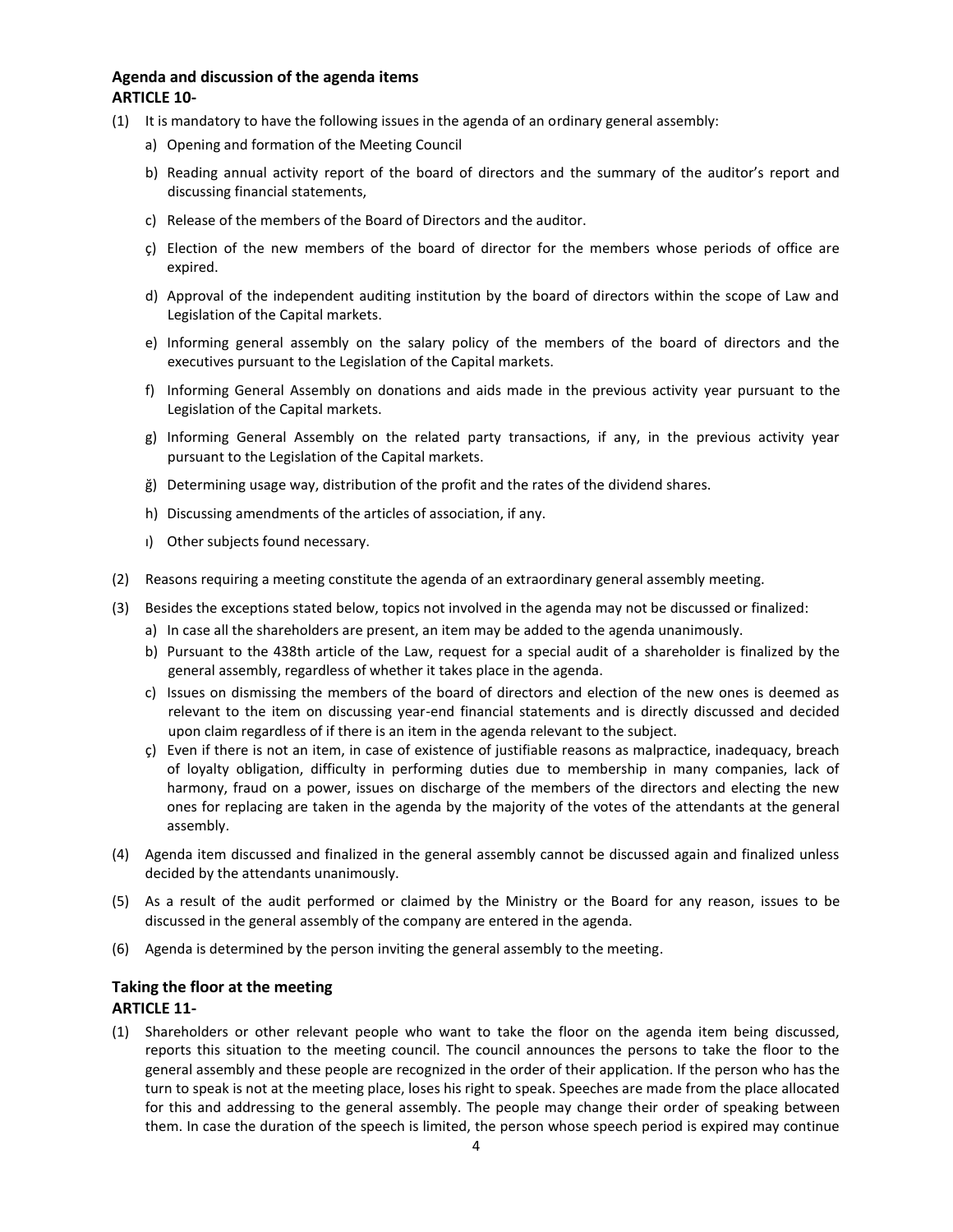his speech if the first person after him gives his right to him, provided that he completes his speech within this period. Duration of the speech is not extended in any other way.

- (2) The chairman of the meeting may give word regardless of the order to the members of the board of directors and the auditor who want to make explanation on the subjects discussed.
- (3) Duration of the speeches are decided by the general assembly upon proposal of the chairman or the shareholders, according to the intensity of the agenda, abundance and importance of the subjects required to be discussed, number of people who want to take the floor. In such situations, whether limiting the speech duration is required and what the duration of the speak shall be are decided by the general assembly separately by voting.
- (4) Pursuant to the 1527<sup>th</sup> article of the Law, principles and procedures determined in the mentioned articles and sub-arrangements are applied in relation with transmitting opinions and suggestions of the shareholders or their proxies attending the general assembly in electronic environment.

### **Voting and method of voting ARTICLE 12-**

- (1) Before voting, the chairman of the meeting describes the subject to be voted to the general assembly. If a decision draft is to be voted, voting is made after this is determined in written and read. After announcing the voting, people may want to take the floor only on the procedure. At this time, if there is a shareholder who has requested to take floor but word is not given yet, he may use his right of speak upon reminding provided that it is approved by the Chairman. Work is not given after voting is started.
- (2) Votes on the subjects discussed at the meeting are used by open vote and by rising hands and/or by participating in electronic environment. These votes are counted by the meeting council. If necessary, the council may assign sufficient number of persons to help in vote counting. Those who have not raised their hands and/or not used vote in the electronic environment are assumed as they have used "nay" vote and these votes are considered as used against the relevant decision in the evaluation. In case requested by the shareholders holding 1/10 of the capital issued by the Company, it is mandatory to apply to written or secret vote.
- (3) Pursuant to the 1527<sup>th</sup> article of the Law, principles and procedures determined in the mentioned articles and sub-arrangements are applied in relation with voting of the shareholders or their proxies attending the general assembly in electronic environment.

# **Preparing the minutes of the meeting**

## **ARTICLE 13-**

- (1) List of attendants showing the shareholders or their proxies, shares they hold, groups, number of shares and their nominal values are signed by the chairman of the meeting, by showing in the minutes briefly the questions asked in the general assembly and the answers given, and showing explicitly the decisions taken and the negative and positive votes used for each decision , the minutes are provided to be arranged in compliance with the principles determined in Law and the relevant legislation.
- (2) Minutes of the general assembly are prepared at the meeting place and during the meeting in compliance with the provisions of the relevant legislation. There must be a printer to enable an opportunity to have the minutes written on the computer and to be printed out.
- (3) Minutes are prepared in two copies and each page of the minutes are signed by the meeting council and the representative of the Ministry if he has attended.
- (4) In the minutes, it is mandatory to state the trade name of the company, meeting place and date, total nominal value of the shares of the company, total number of shares represented personally and by proxy, name and surname of the representative of the Ministry, date and number of the assignment letter, how the invitation is made if the meeting is made by announcement.
- (5) Number of votes in the decisions taken at the meeting are stated in the minutes in figures and words beyond question.